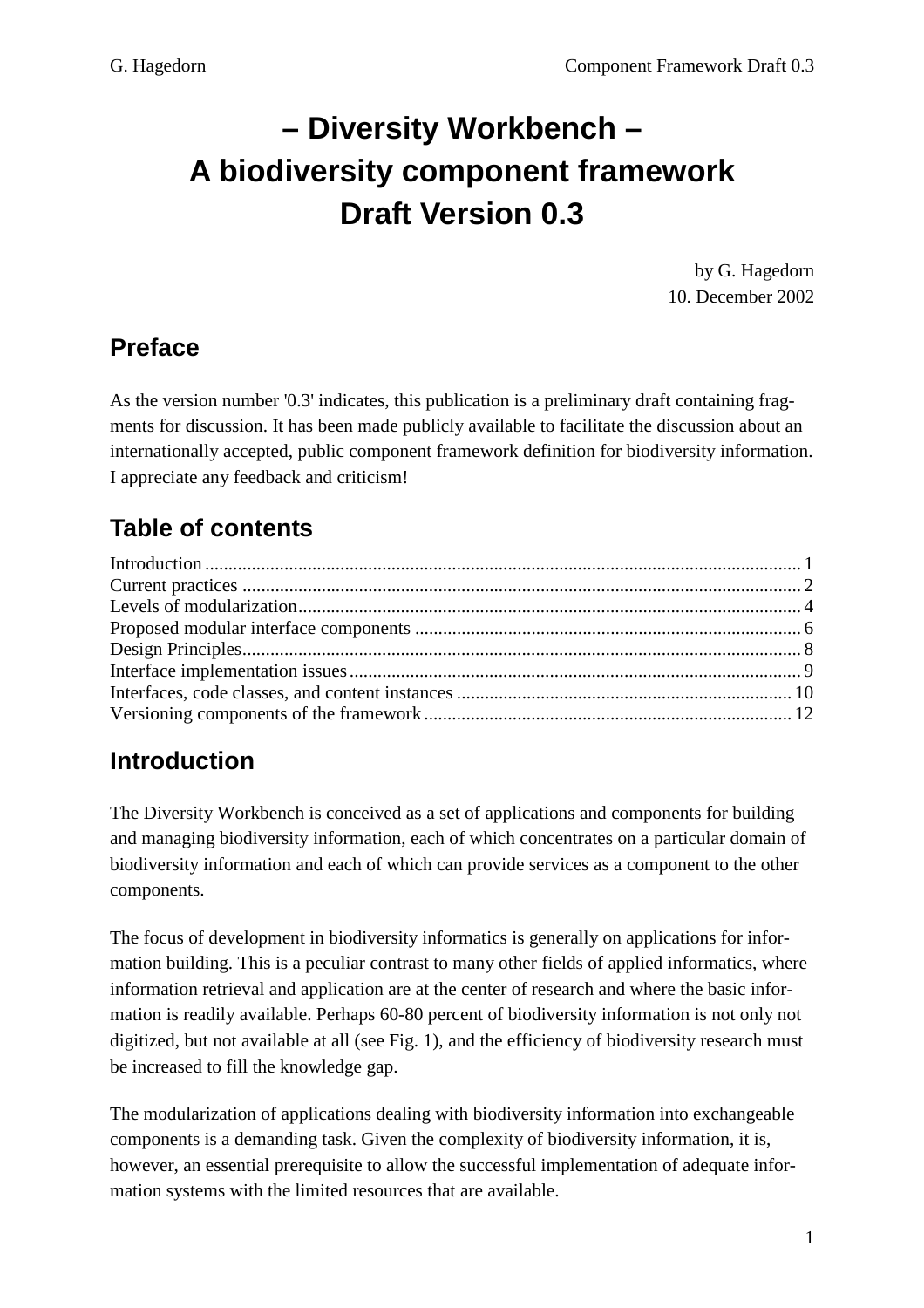

**Figure 1. Species diversity of major groups. The area of the segments indicates the estimated total number of species living on earth. The area of the darker colored inner segments indicates the number of known species. For example, only ca. 5% of fungi, 10% of algae, 11.5% of insects are already known, but ca. 96% of chordates and 84% of (higher) plants.** 

The following attempts to define what is understood under a *component framework*.

 *Definition: A component framework is a concept used to subdivide a complex information landscape into modular information models that interact through defined interfaces. The Diversity Workbench is an attempt to implement such a framework for the field of biodiversity information.* 

This document attempts to inform about some of the requirements identified, and the strategies chosen. It is currently by no means comprehensive, but provides fragments for a future, more comprehensive documentation.

### **Current practices**

Substantial efforts are made in various groups to build biodiversity information applications. The following diagram (Fig. 2) displays a personal estimate of the author about the development focus of a selected applications. The estimate should by no means be seen as an objective comparison. Only in the cases of DiversityWorkbench, BioLink, Specify PANDORA/Pankey, and Nomencurator could the information model be studied, the remaining models were not available to the author. Neither should the exclusion of some develop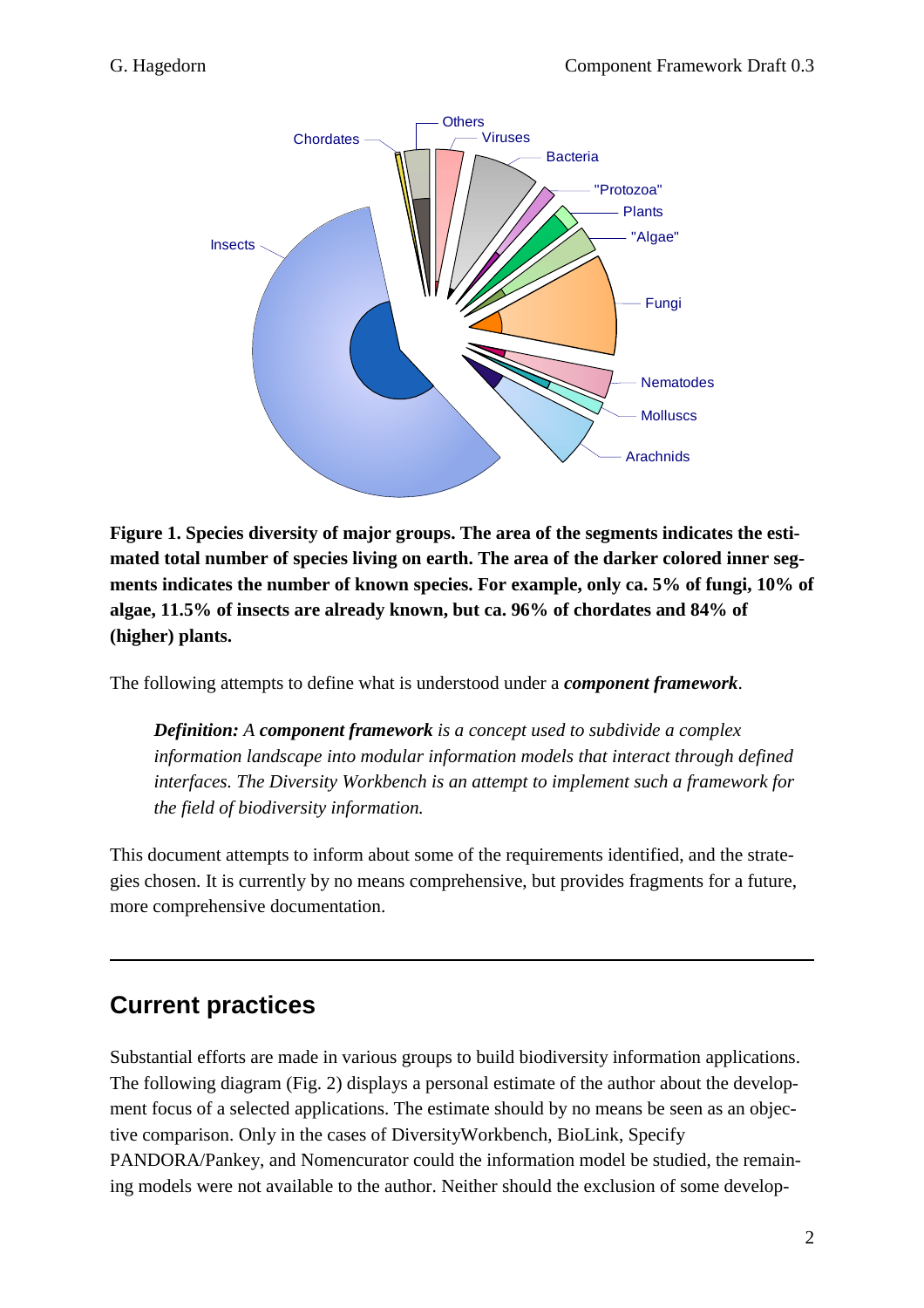ments be considered a statement that it is less important; it may simply be less well known to the author. And finally, in the case of the Workbench components the quality of the information model is not related to actual release stability of applications; for example, for Diversity-Taxonomy (names, synonymy, and taxonomy) no application exists at all.



**Selected data domains and possible application components:**

**Fig. 2: Selected biodiversity informatics information building applications and with an estimate about their development focus. (Abbreviations: IPR = Intellectual Property** 

**Rights, GIS = Geographical Information Systems.)** 

The intention of the comparison is to show that different development teams focus on different aspects of biodiversity informatics. In addition, each team also has the burden to implement minimal-requirement versions of most other aspects. The benefit of an accepted public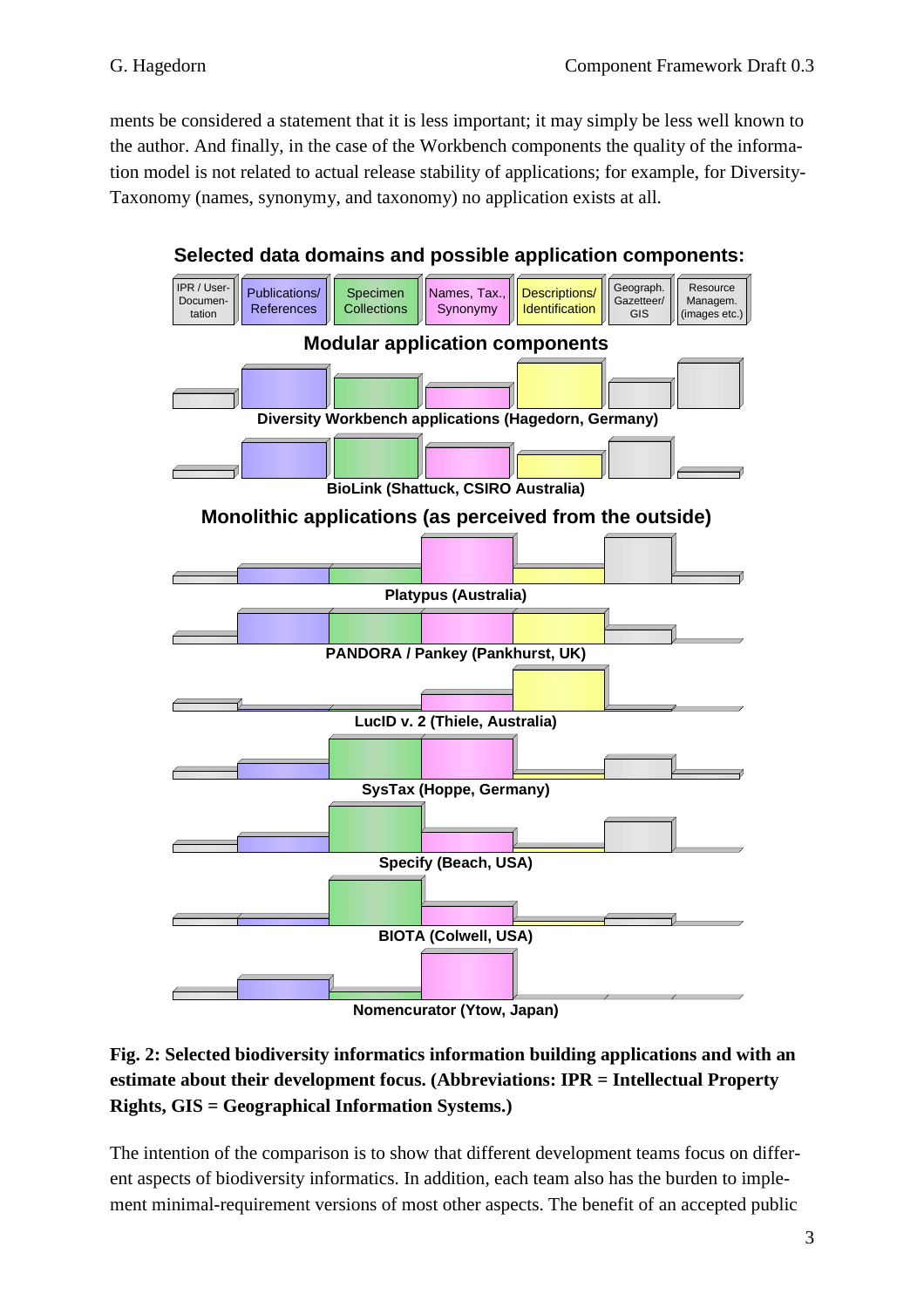component framework would be that each development team continues to concentrate on its primary topic, but then can use each others efforts to provide the remaining infrastructure. If a common framework and interface definitions exist, the components would be interoperable and exchangeable. The concentration on a single domain would lead to higher quality products.

Furthermore, data would no longer have to be duplicated in several applications if multiple applications are required within an institution. This is currently the case if one application is used to manage the specimen collection and another for taxonomic research, but both carry an internal minimal literature reference component.

Currently, most applications are constructed monolithic and completely are non-interoperable. The term monolithic is used here in the sense that they completely hide the internal complexity (which may or may not be modularly designed in the source code) and present themselves to the outside with a single interface.

Some application suites have a visibly modular component design, notably DiversityWorkbench and BioLink. However, they do not use a common framework or interface definitions and consequently are not interoperable among each other.

## **Levels of modularization**

Modularization of biodiversity information software can be achieved on three different levels:

#### Modularization of data storage

The complex field of biodiversity informatics includes information about the naming of organisms, the descriptions of organisms (properties useful for identification as well as other properties), the geographic distribution of organisms and interaction of organisms. Further, bibliographic, historic, geographic, and resource management data (including natural history collections as well as digital information collections) must be managed. Rather than creating highly complex, integrated information models (monolithic models), the information models should be created separately for each domain of biodiversity information and the interactions between these models should be defined.

**Current development:** The analysis how to subdivide the complex information into modular information models has begun in the context of the BIOLOG funded German GLOPP project. This needs to be continued. The resulting models should be readily understandable and should minimize the interaction between components.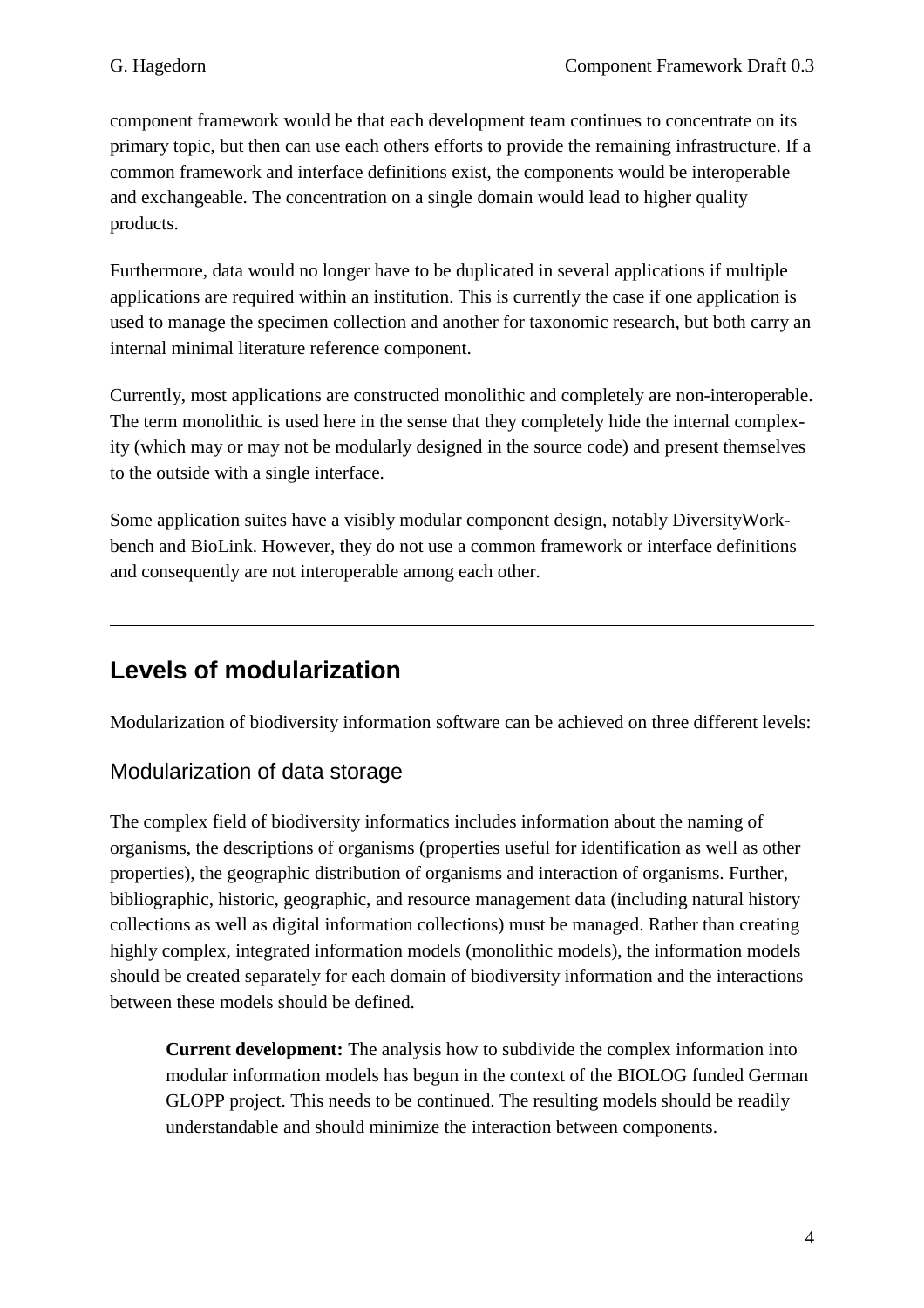#### Modularization of functionality and code

The programming code that acts upon each domain of biodiversity information for which a modular information model should also be created as a component. Normally the code itself will have a internal modular structure. The "component module" will correspond rather to a JAVA package or a .NET assembly, consisting of multiple internal modules.

To allow the interaction between components, an object model should be created to access, manipulate, and analyze the biodiversity data. The object model can provide a uniform programming interface to obtain information from linked information models. To reduce the design complexity and allow as many implementation choices as possible, the component framework model should only define interface classes for components.

Using an abstracted simplified object oriented programming interface will generally be preferable to accessing the data of the various information models directly (e.g. through ODBC or JDBC interfaces). However, for certain analyses a direct linking of the data using database functionality rather than object oriented programming models will be desirable. Pure object oriented models, at least those without multiple inheritance, enforce a hierarchical view on the data, that is not always appropriate to the multidimensional reality of biodiversity data. A relational database can usually handle multidimensional data considerably better than current object oriented models.

**Example:** The Taxonomy application could call a reporting method in the Reference management application to provide an xhtml formatted reference citation in a specified format for a reference ID that has been stored together with taxonomic information.

**Current development:** The modularization and generation of simple object oriented interfaces has started in the GLOPP project in an *ad-hoc mode*. It needs to be carefully analyzed and redesigned to become a stable model. The design of comprehensive object oriented models for the entire field of biodiversity information has also started in an other project (see e. g. the models by Guillaume Rousse, http://lis.snv.jussieu.fr/~rousse/recherche/index.html).

#### Modularization of components or applications

Using a detailed object model allows often very intricate interactions between components. However, it also ties components very tightly together and requires detailed knowledge about each component.

The problem with this is technology change and the evolution of information models. It is my believe that information models (relational models as well as object models) will need continuous refinement for at least another decade. Enforcing a detailed compatibility model for all attempts to implement a given domain of biodiversity information in a way that it can cooperate with other applications and components is therefore considered undesirable. It is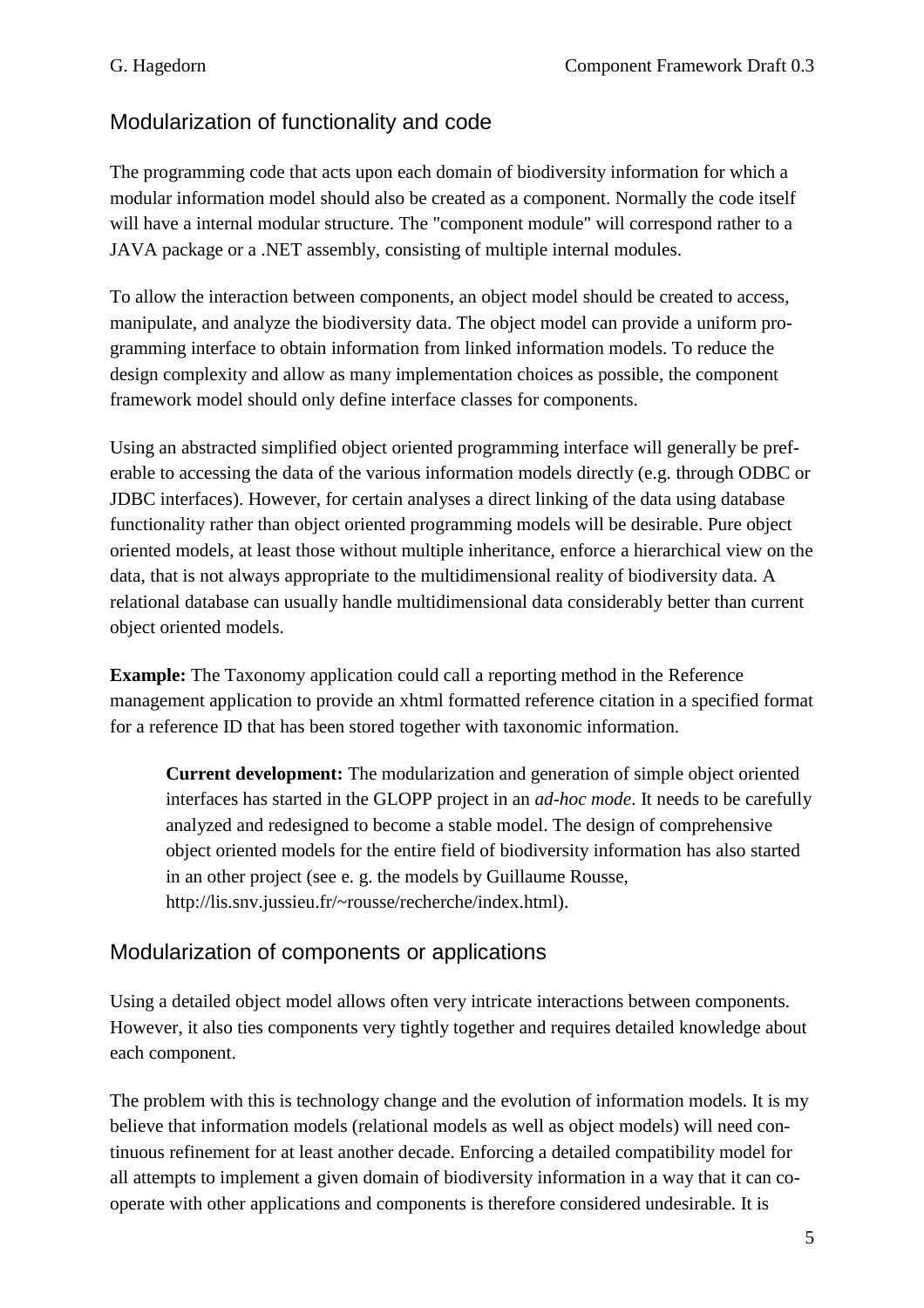unlikely that two implementations of, for example, the bibliographic reference management component will be able to present the same detailed object oriented interface.

Componentization is a proven technique for improving application manageability, by isolating technology change. Components allow incremental rather than all-at-once redesign or biodiversity information application that cooperate in a component framework (e. g., the DiversityWorkbench).

Every effort should be made to minimize the interface definition that is required for components to interact in the framework. For some components this can be achieved through an object oriented interface that does not include a user interface component. An example might be User documentation or a geographical gazetteer. Many components will, however, have complex data structures that need to be accessed by the user through a query interface. Such an interface usually requires detailed knowledge about the underlying data structures.

**Example:** The Taxonomy application could directly call the Reference management application to ask the user to select the appropriate reference. The potentially complex query, as well as the potential need to enter a new reference if the reference in question is not yet in the database, can be handled internally by the Reference management application. The interface needs only concern itself with the returned ID number of the selected reference, or with cancellation of the dialog.

**Current development:** The Diversity Workbench uses the approach of using user interface components in the current implementation. However, the current implementation works only because all components of the Diversity Workbench are based on the same development tool. Much work is necessary to generalize this approach, to define the interface in a rigorous way rather than ad-hoc. It is envisaged that the interaction could be implemented through the use of xml-SOAP remote procedure call mechanisms, and that it is potentially possible to define interactions between user interfaces that employ html forms.

Attempt of definition for component:

 *Definition: A component is defined here as a combination of data storage and application code, that can largely be used independently of other components (although it may require the service of certain other components).* 

## **Proposed modular interface components**

Figure 2 above already uses a selection of data domains to define and delimit interface components. The following diagram (Fig. 3) shows further examples of reusable and interoperable interface components for biodiversity information retrieval, building and appli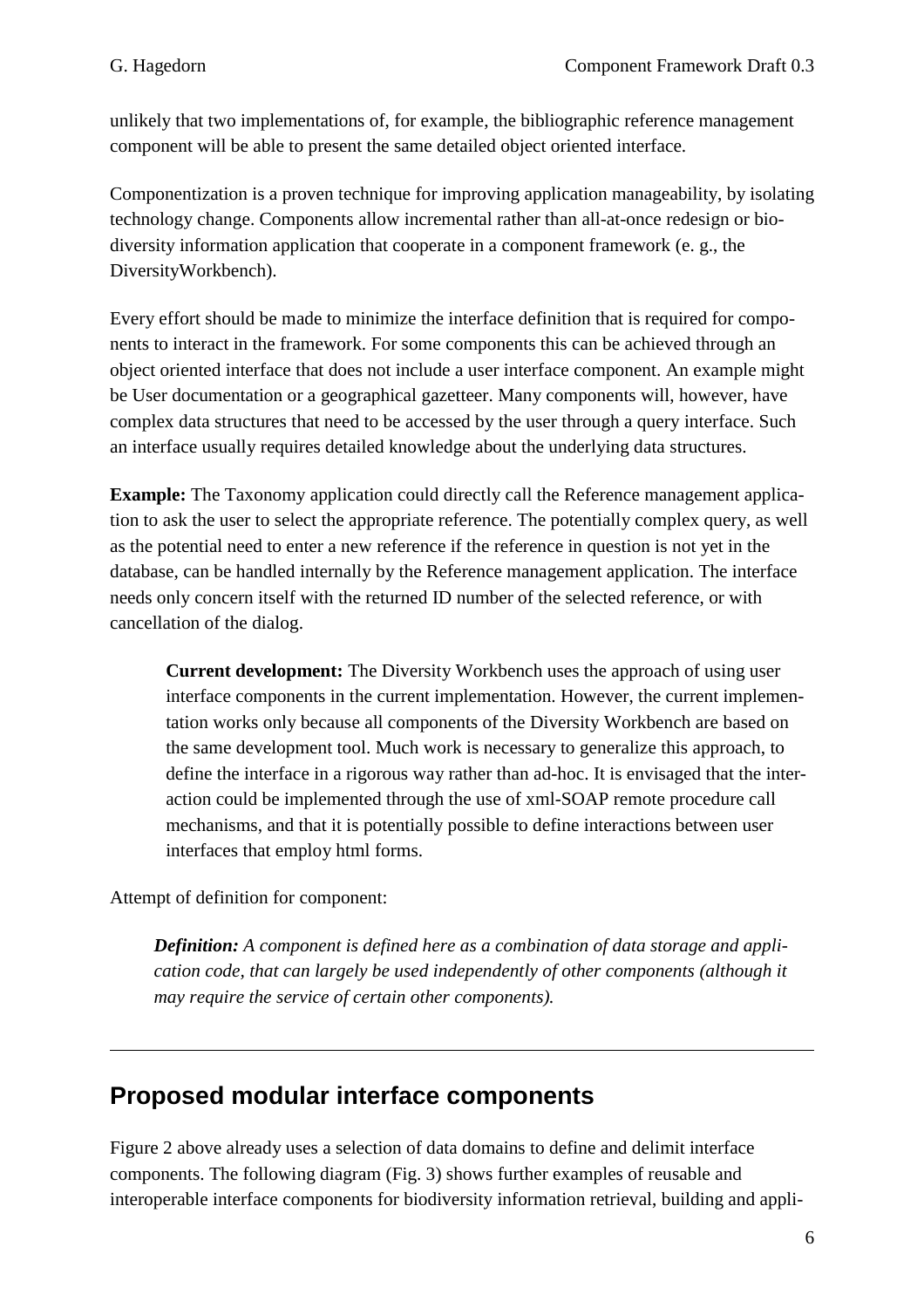cation. Note that a given application will often provide many interfaces (e. g. all of specimen collection management and look-up thesauri).

Also, applications do not need to follow the interface model internally. As long as it provides all the interfaces defined in the Workbench framework for the components it encompasses, the internal implementation is irrelevant, and it can function as multiple components in regard to other applications. For example, an application may integrate Nomenclature, Synonymy, and Taxonomic hierarchy. The definition of small interface classes is intended to allow flexibility in the choice of implementations for both service providers and service consumers (see "Interface implementation issues", p. 9).



#### **Fig. 3: Examples of components for biodiversity information retrieval, building and application.**

The components shown in Fig. 3 are only examples. The definition of a complete component framework is so far neither completely analyzed, nor are formal interfaces defined in cases where the analysis already occurred for the purpose of developing the DiversityWorkbench components. Until substantial discussion between different groups has occurred and separate implementations have tested issues of interoperability, the framework will constantly evolve. The current development of the DiversityWorkbench by G. Hagedorn and coworkers is shown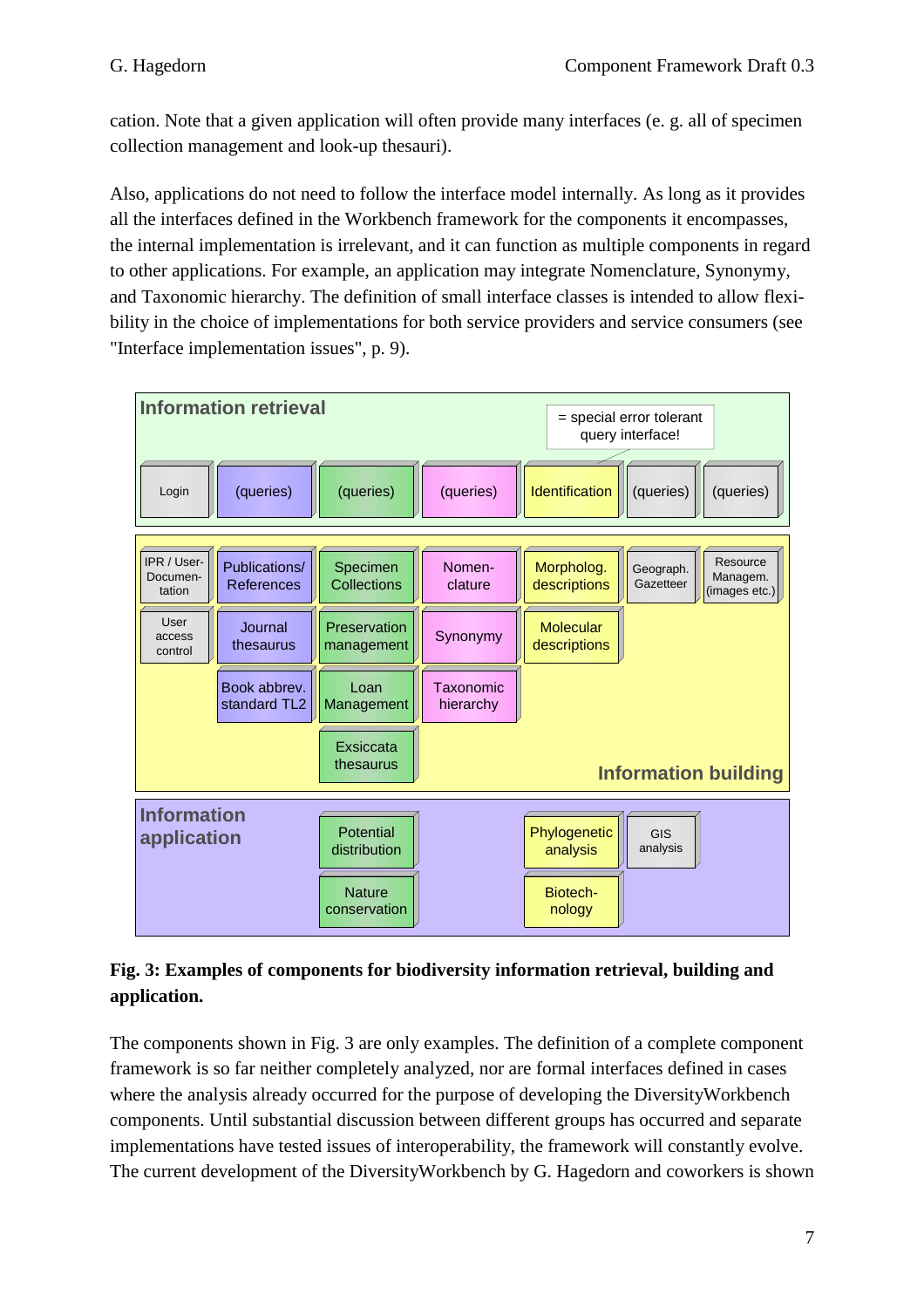in Fig. 4. The various components are in different stages of development and serve as a testing environment rather than as stable application components.



**Fig. 4: Some DiversityWorkbench components currently under development.** 

## **Design Principles**

The following principles outline some of the design principles that apply to all information models for components of the DiversityWorkbench component framework. Each component should:

- define one or several primary object types or classes
- provide a public, machine-readable, permanent object identifier (primary key) to these objects
- provide a unique human-readable object description (which may change as the underlying object data are modified and can therefore not be used as the primary object identifier)
- provide a minimal interface definition for public objects ('black box')
- document an internal object or entity-relationship model

Components using the internal model rather than the interface would be not exchangeable. However, properly implemented, the base functionality would be framework compatible and extended functionality would only work with specific component implementations.

Further, to guarantee the scientific quality of data, each component should:

- cite each piece of information from a published source (including natural history collection objects) or attribute direct statements to a person responsible for data entry (in effect making the database the primary place of information).
- contain published information as close as possible to the original source (obvious general spelling errors may be corrected, but no changes should be introduced requiring interpretation or specific background knowledge)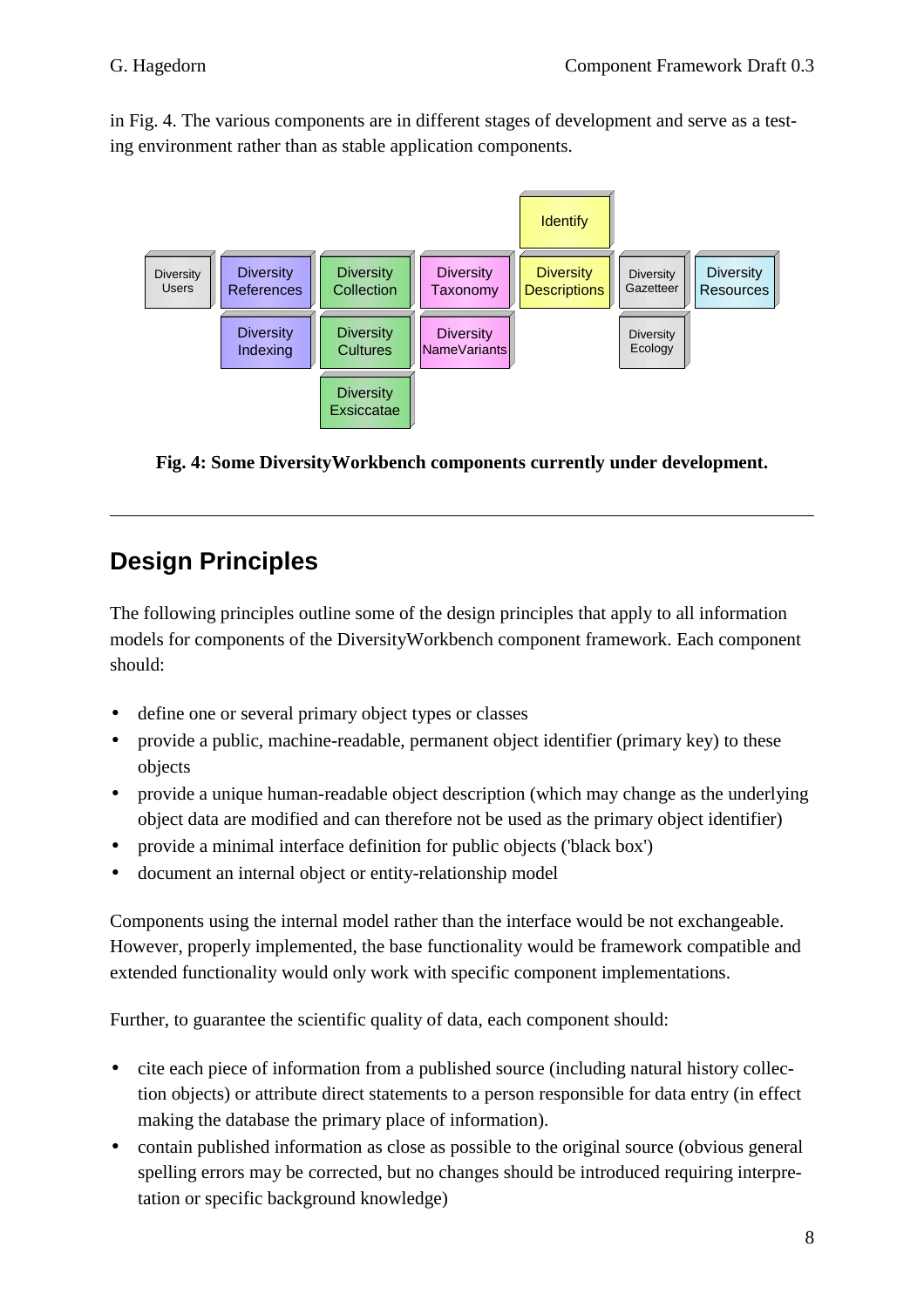- separate original information from interpretation (e. g. changing misapplied or synonym names to accepted names)
- allow an unlimited number of (possibly contradicting) interpretations to support the ongoing refinement of information interpretation by several generations of researchers

## **Interface implementation issues**

The component framework model is a model of interface classes. It can be used as a reference model to make decisions about the modularization of domain logic and information models for persistent storage, but it does not enforce it. For example, the internal implementation of the Nomenclature, Synonymy, and Taxonomic Hierarchy interface classes may either be modular or monolithic. As long as the interface components are implemented according to the framework model, this does not make a difference to another component consuming a synonymization service from Synonymy (see Fig. 5).





If the internal modularization does follow the component framework model and several components are developed together, the developer still has several implementation choices. It will generally be advisable to use those methods defined in the framework also internally, to avoid duplicate interface implementations and testing. However, if for example, the normal communication between components is based on xml SOAP, the same methods can also be used by communication methods that are native to the development tools used (Fig. 6).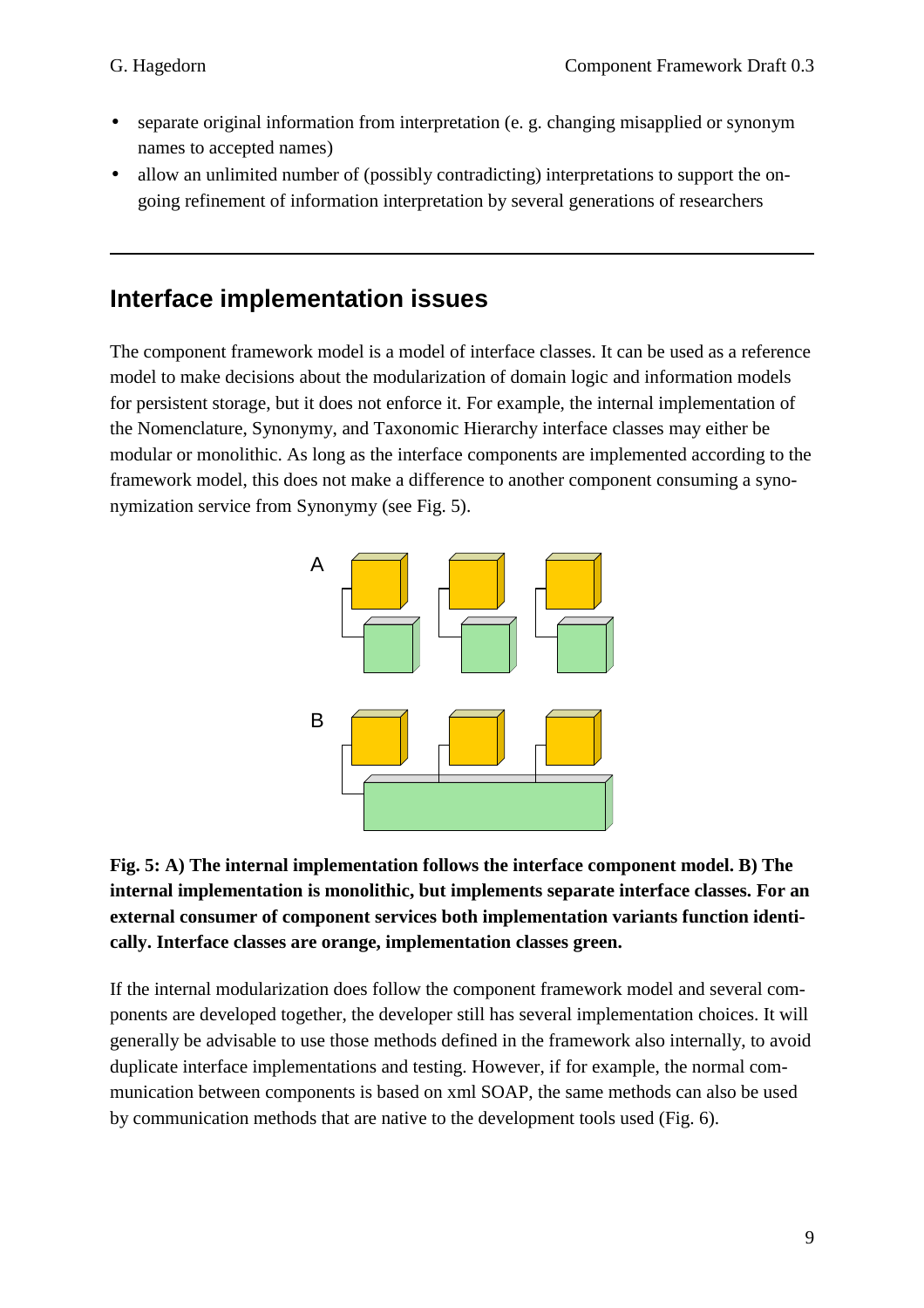

**Fig. 6: The implementation may use the component model for part of the internal communications, but may use a different communication layer. In the example, the external communication occurs through xml-SOAP, but the internal communication through a native method (blue connections). Interface classes are orange, implementation classes green; compare also Fig. 5.** 

Furthermore, it is possible to implement additional interfaces providing methods that are not exposed through the framework interface model. As discussed above, the framework attempts to treat components as "black boxes", hiding internal complexity and allowing for a variety of different solutions to a problem. However, communication within components developed by the same team may wish to exploit detailed knowledge of the internal object model of the components.

Care must be taken in this case, that the additional methods are either optional, or that it is well documented that certain components are exchangeable only as a package. For example, consider again the application implementing several taxonomical components (Nomenclature, Synonymy, and Taxonomic Hierarchy), requiring services from a literature reference component. The reference component may only need part of this functionality and any combination between implementations of these components may be possible. However, it may not be possible to exchange the nomenclature component of the combined taxonomic application with a better nomenclature component.

A good design would derive the rich interface classes from the minimal interface classes defined in the component framework. Consumers of the interface could then provide polymorphic variable, testing whether the basic or the extended interface is present.

### **Interfaces, code classes, and content instances**

The Workbench model assumes that compatible components can be freely combined to provide a working environment. These components must identify themselves in multiple ways. They must identify: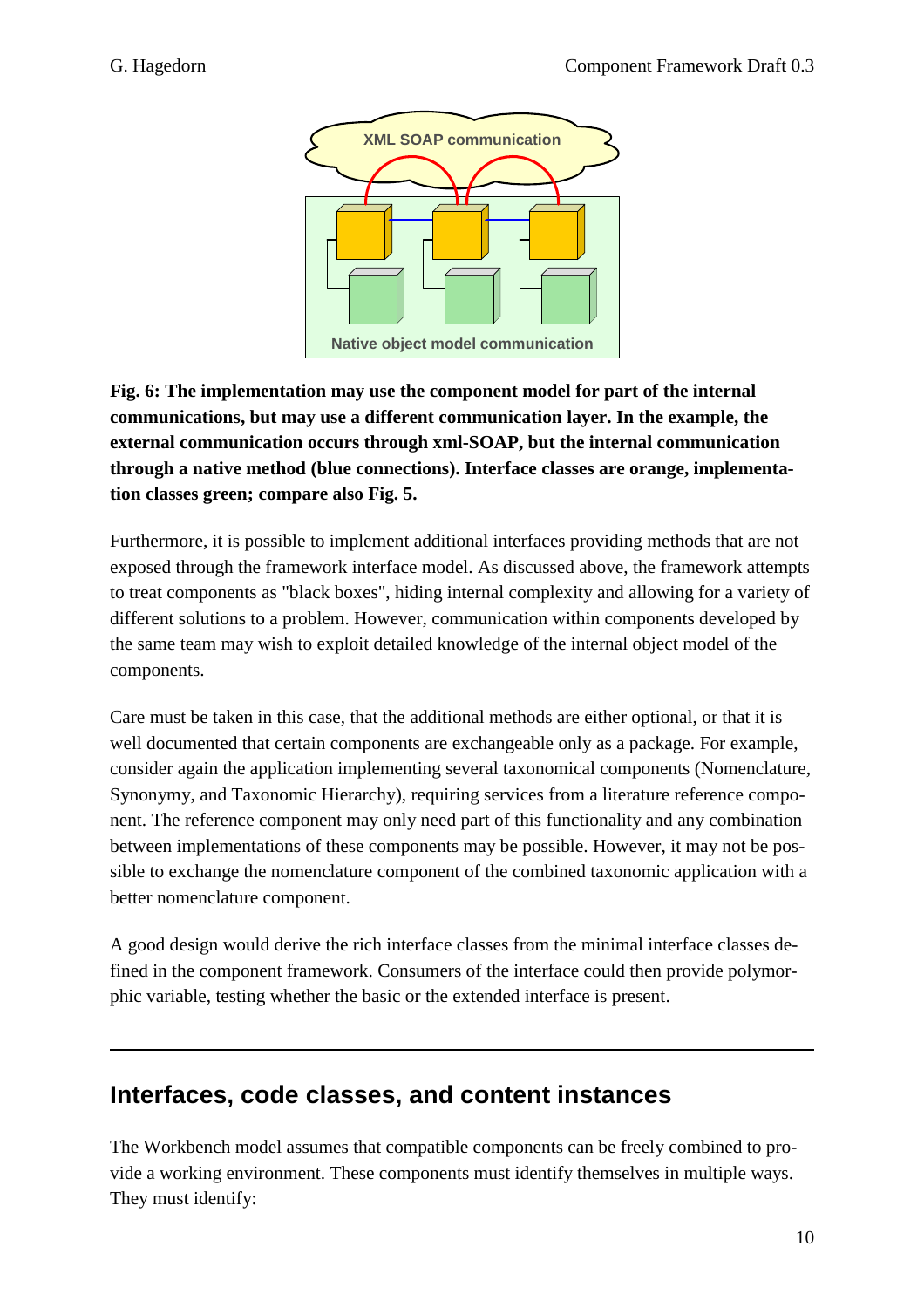- the component framework (e. g. "DiversityWorkbench"),
- the component interface class (e. g. component for "Reference management", "Resource" management", or "Collection management"),
- the implementation (application or component developers signature)
- the content instance (implementations of a component may be used by multiple projects and filled with different content)



#### **Fig. 7: Multiple implementations and multiple content instances for each component are possible within a component framework.**

Figure 7 illustrates these levels. The framework and the possible interfaces classes would be fixed by the definition of the component framework itself. They are only tested to verify the compatibility (esp. if different versions of the framework exist). However, multiple implementations and content instances can coexist within the framework. For these both a signature and versioning support must be provided.

A signature defines the identity of a component. The implementation signature and version are irrelevant if only the base functionality of the component framework is used. In this case only the framework identity and version needs to be tested. However, if implementationspecific extended functionality is used by a consuming component (see "Interface implementation issues", p. 9 above), both must be tested.

In contrast, the content signature is always relevant to verify the identity of the an object identifier that needs to be resolved. The same object identifier may exist in multiple content instances and may refer to different objects. Object identifiers that are globally unique among all content instances would require communication between multiple content instances and a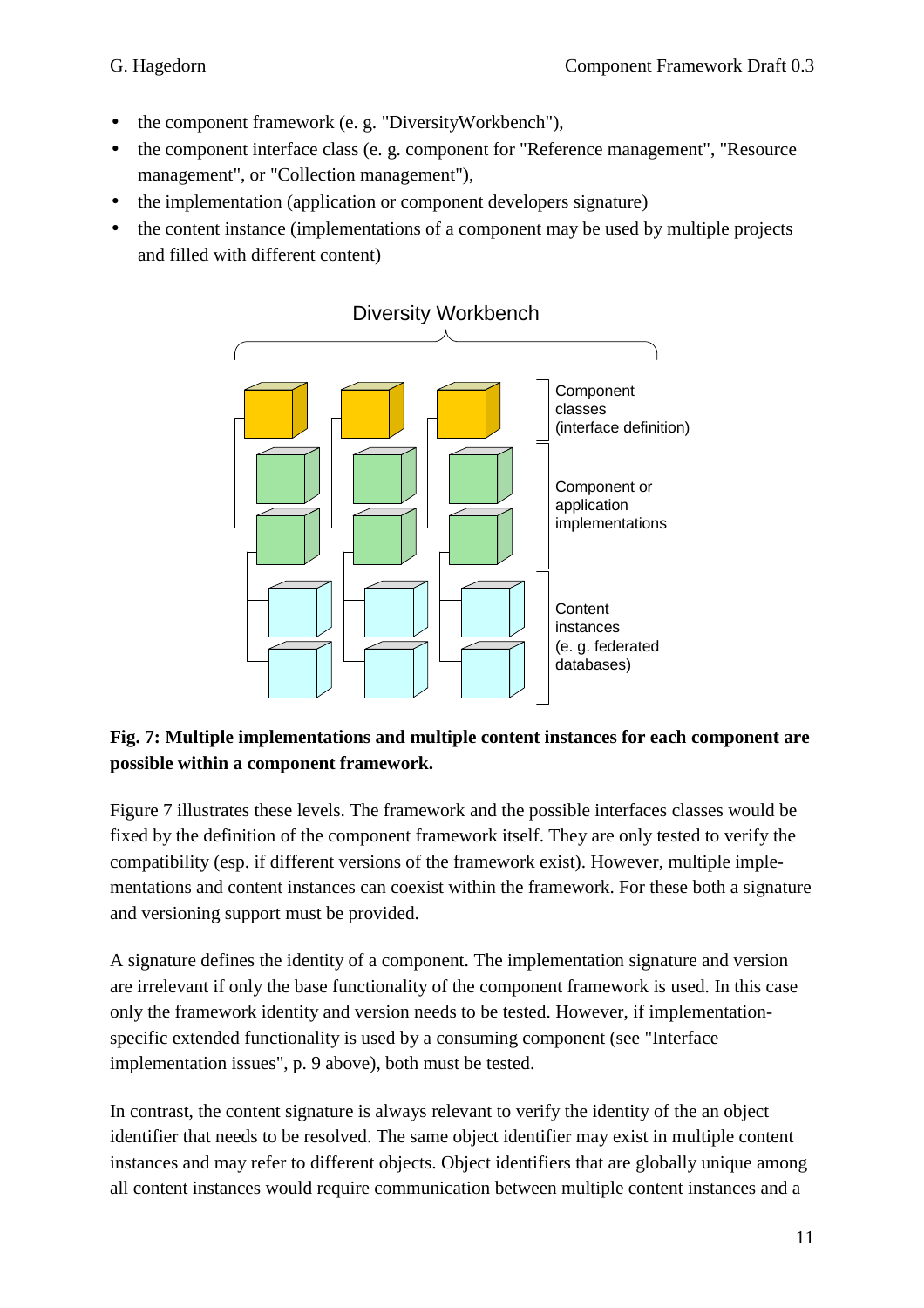central registry to do so. This is considered undesirable. However, the combination of the signature value of a content instance and an object ID is assumed to provide a globally unique object identifier. To achieve this a global registry of content instance signatures is desirable in the longer run, but choosing random signature IDs will also provide an acceptable level of uniqueness.

**Example:** To refer, for example, from a taxonomic component to a reference defined in a literature or citation reference component, the following data items about the reference object are stored in the taxonomic component:

- a technical object identifier representing the reference
- a human-readable description of the reference that may be cached by the taxonomic component to provide a fast overview report, esp. for screen display
- the signature of the content instance from with the object identifier is derived.

Note that the reference detail (page number, figure or table number) is not linked to the reference component, but directly stored within the taxonomic component. A validation method for common mistakes (at least in the case of simple page numbers) can easily be implemented if this is desired.

## **Versioning components of the framework**

Most components will have a persistent storage component that is managed separately from the application logic in a database management system. Although this separation has many advantages, it also complicates the versioning. Data components can have three different version numbers:

- The version for the application logic of the component
- The version of the schema or information model used to store the data
- The version of the content in the database

In practice, the second level will normally not be of interest to the consumer. The compatibility of the application code and the information model will automatically be tested during the initialization of the component interface, using signature and version information for both parts. Note that the signature of the code and the information model is required to be identical in the current DiversityWorkbench implementations of the Workbench model.

However, components that want to utilize another component need to be aware of the interface definition compatibility and of the content signature and version.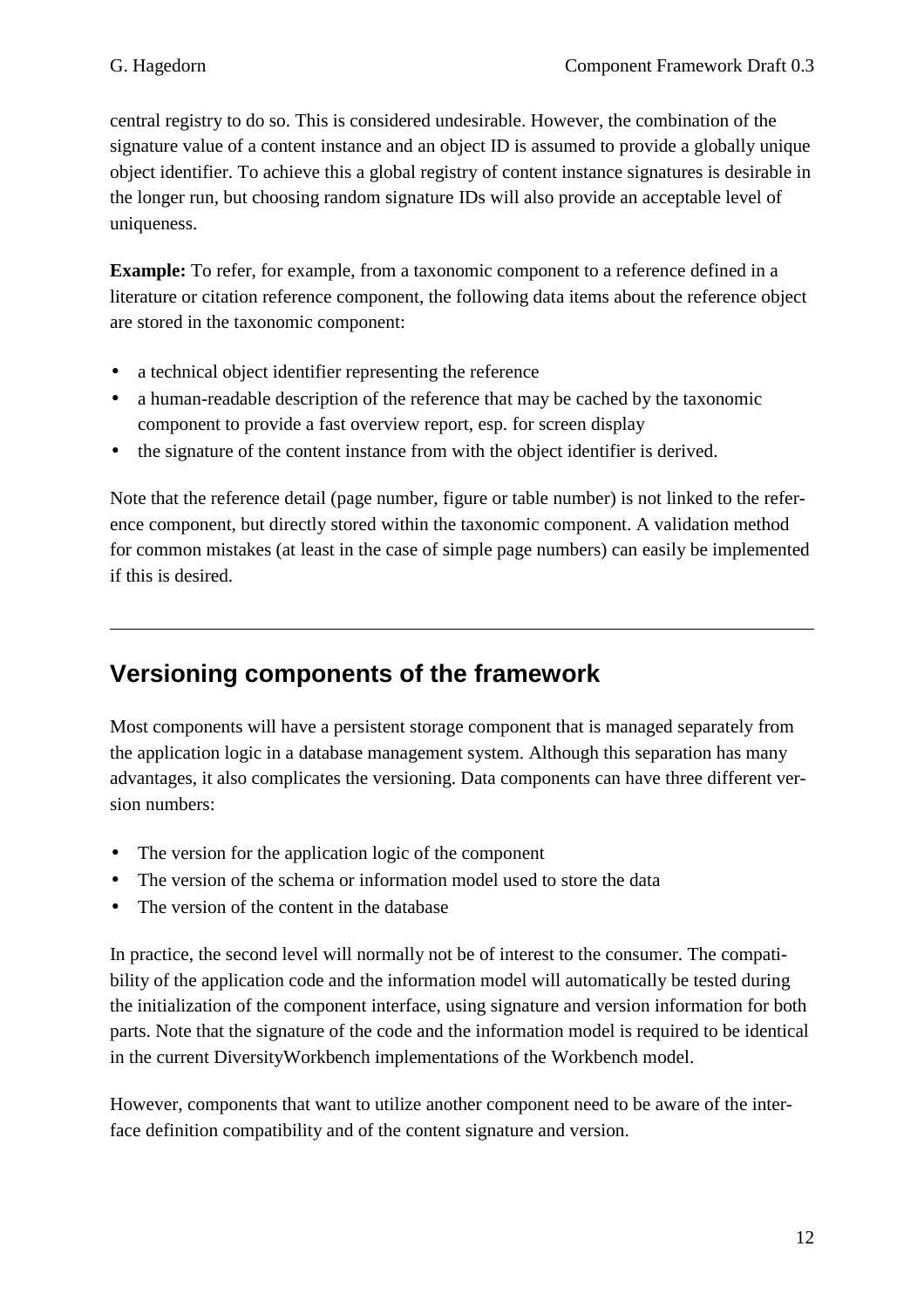#### **Forward and backwards version compatibility**

If components shall interact freely, it is necessary that the interface definitions are forward and backwards compatible. The following example illustrates the problems.

Both the collection and the references component consume services from the geographical gazetteer component. The initial situation may be that all 3 components are in version 1:

|             |             | <b>Diversity References Diversity Gazetteer Diversity Collections</b> |
|-------------|-------------|-----------------------------------------------------------------------|
| Version 1.0 | Version 1.0 | Version 1.0                                                           |

A few months later, the collections component is upgraded to a new version, which requires the version 2 of the gazetteer as well. A new version of the references component is, however, neither available nor required based on the reference component itself:

|             |             | <b>Diversity References Diversity Gazetteer Diversity Collections</b> |
|-------------|-------------|-----------------------------------------------------------------------|
| Version 1.0 | Version 2.0 | Version 2.0                                                           |

Ideally, the references component should now still be able to interact with the interface of the Gazetteer.

#### **Proposed solution providing forward and backwards version compatibility**

The solution that was chosen to provide for this functionality is based on two concepts:

Firstly, each component provides a primary interface class that may be extended through the use of additional properties or methods, but which is never changed. Also, the base interface class will never change its name (to avoid namespace conflicts, the name is based directly on the component name, with "interface" appended, e. g. "GazetteerInterface"). This primary component interface mainly provides basic information about a component (component name, version, identity signatures, copyright information, initialization success and errors, etc.). Most of these methods are generic to all components and derived from an abstract class in the framework.

Secondly, any complex methods which are more likely to change are provided through version specific derived interface classes. The version number is part of the class name. For example, the Gazetteer may provide information about a geographical name through a class Gazetteer10\_GeoName. The version-specific classes can be accessed and instantiated through the use of methods provided in the base interface class.

If a new version of the Gazetteer provides additional functionality, the developer has two options: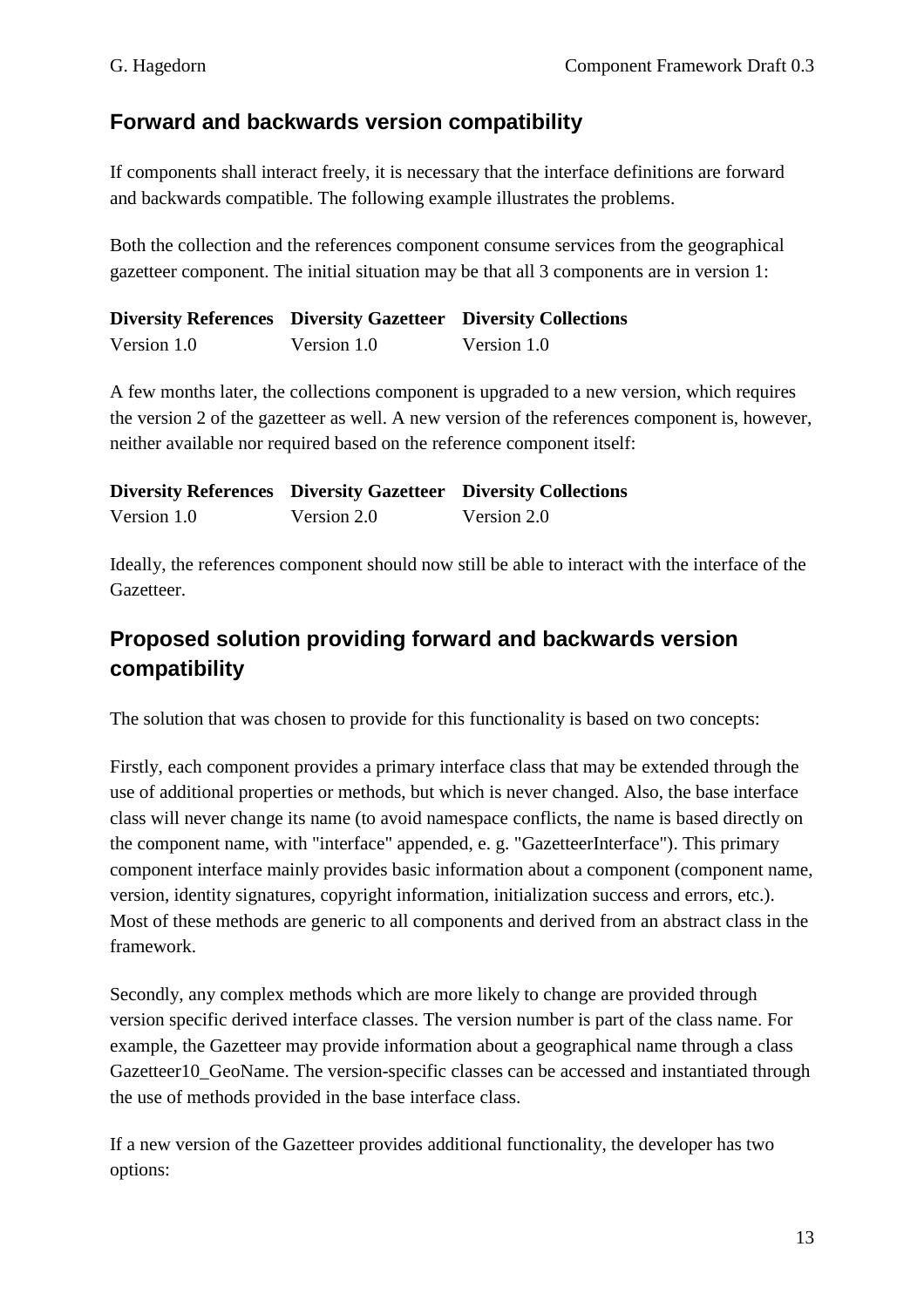a) to extend the Gazetteer10\_GeoName through the use of additional properties or methods without changing existing properties or method b) to introduce a new class Gazetteer20\_GeoName, while preserving the Gazetteer10 GeoName class for the purpose of backward compatibility.

In the first case, the programming of Diversity Collection does not need to be upgraded, but the application must test the version number of the Diversity Gazetteer to make sure that the additional methods are available. The Interface provides a standard method InitializeOnlyWithMinimumVersion to prevent initialization for any interface that has a smaller version number.

In the second case, the new interface can be redesigned and old errors or shortcomings can be prevented. However, all components that use this interface must be adapted to use the new functionality.

Note that the version number in the interface classes is thus not necessarily identical with the version number of the component. It should rather be read as "Interface introduced starting with version X<sub>x</sub>".

#### **Information model for persistent storage of interface version and compatibility information**

The following information model describes a proposal for two entities to hold versioning and compatibility information:

(Note: the entities shown below are used by existing DiversityWorkbench components. They use the term "module" as a synonym of "component", something that should be changed when designing a public standard.)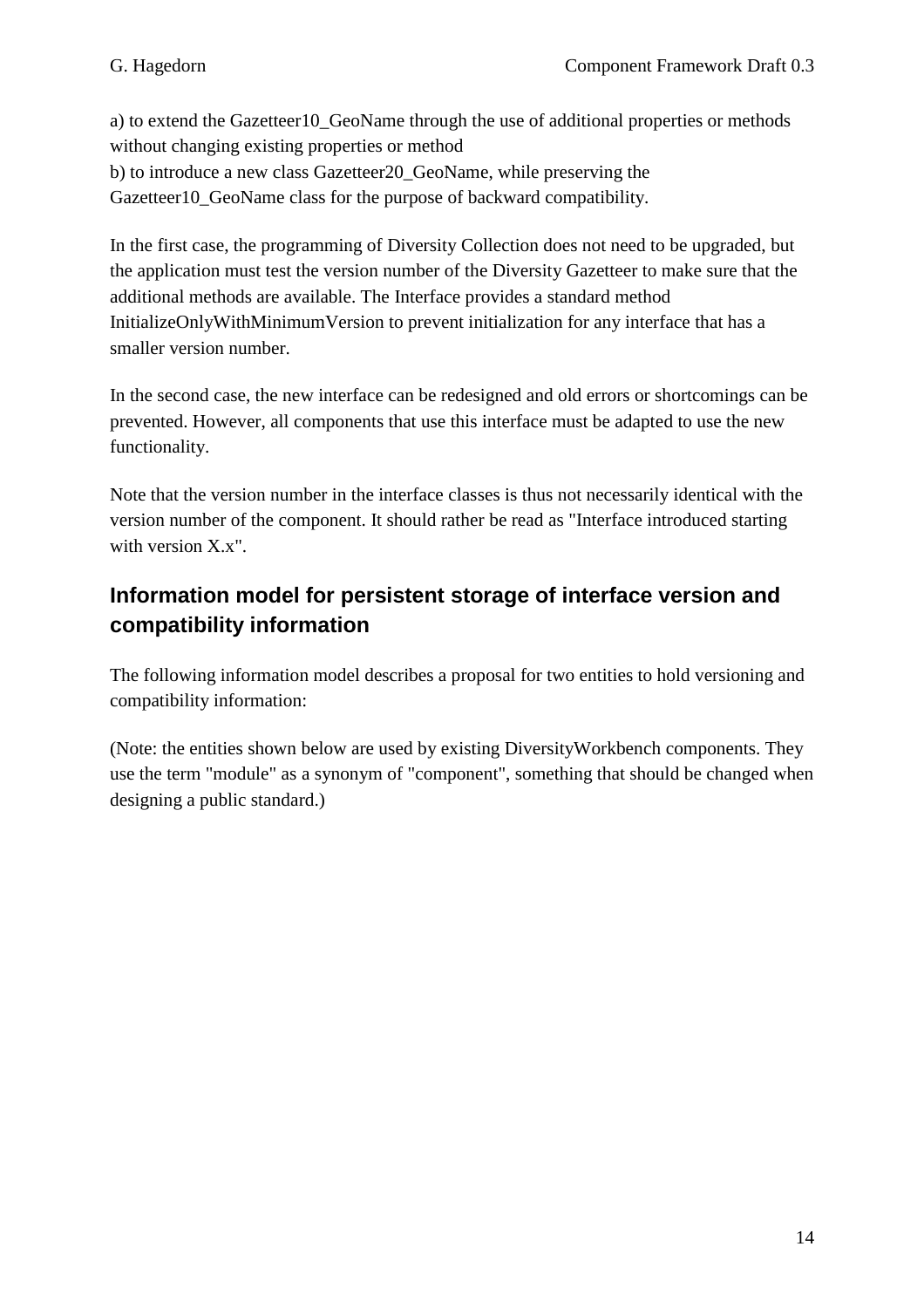#### **WorkbenchInterfaceDescription**

This entity contains two records, describing the title, version number, and description of schema (= information model) and content (= data collection) of a database component (Workbench Framework 1.0).

| Attributes and indices of the entity<br>'WorkbenchInterfaceDescription' |                                    |                                                                                                                                                                                                                                                                                                                                                                              |                         |             |
|-------------------------------------------------------------------------|------------------------------------|------------------------------------------------------------------------------------------------------------------------------------------------------------------------------------------------------------------------------------------------------------------------------------------------------------------------------------------------------------------------------|-------------------------|-------------|
| <b>Name</b>                                                             |                                    | Type Description / Default value & validation Rqrd./Index                                                                                                                                                                                                                                                                                                                    |                         |             |
| <u>Type</u>                                                             | Text                               | Only two records possible: 'Content' (defined<br>by the user) and 'Schema' $($ = information<br>model, defined by developer, must be<br>compatible with the application).<br>Default value: "Content"; Validation rule:<br>"Schema" Or "Content"                                                                                                                             | R                       | $\perp$ (P) |
| Values currently Content<br>restricted to:                              |                                    |                                                                                                                                                                                                                                                                                                                                                                              |                         |             |
| <b>MajorVersion</b>                                                     | Long                               | The major version number of the schema or<br>content data collection. Example: '2' for<br>version 2.1.<br>Default value: 1                                                                                                                                                                                                                                                   | $\overline{\mathbf{R}}$ |             |
| <b>MinorVersion</b>                                                     | Long                               | The minor version number of the schema or<br>content data collection. Example: '1' for<br>version 2.1.<br>Default value: 0                                                                                                                                                                                                                                                   | $\overline{\mathbf{R}}$ |             |
| <b>Revision</b>                                                         | Long                               | The revision version number of the schema<br>or content data collection. Example: '5' for<br>version 2.1.0005. Displayed only if $> 0$ .<br>Default value: 0                                                                                                                                                                                                                 | $\overline{\mathbf{R}}$ |             |
| <b>VersionSuffix</b><br>Text                                            |                                    | An optional string to identify special<br>versions. Examples: 'beta', 'rc' = release<br>candidate, etc.<br>Validation rule: Is Null Or Not (Like ' *' Or<br>Like '* ' Or Like '* * ' Or Like '* ' & Chr(10) &<br>$'$ *' Or Like '*' & Chr(13) & '*'), validation<br>message: Do not start or end with a blank<br>and do not include double blanks or new line<br>characters! |                         |             |
| may be added): rc-2                                                     | Examples beta<br>other values rc-1 | $=$ testing version<br><i>values (any</i> rc<br>= release candidate<br>$=$ second $rc$<br>$=$ unfinished component<br>alpha<br>service release 1<br>$sr-1$<br>$sr-2$<br>service release 2                                                                                                                                                                                    |                         |             |
| <b>Signature</b>                                                        | Long                               | A number that uniquely identifies a schema<br>or content data collection (used by other<br>components to identify object identifiers as<br>belonging to this data collection; content<br>signature values must be 1-524287, schema<br>$1 - 4095$ ).<br>Default value: CLng(Rnd()*524287),<br>validation message: The content signature<br>must be between 1 And 524287.      | $\overline{R}$          |             |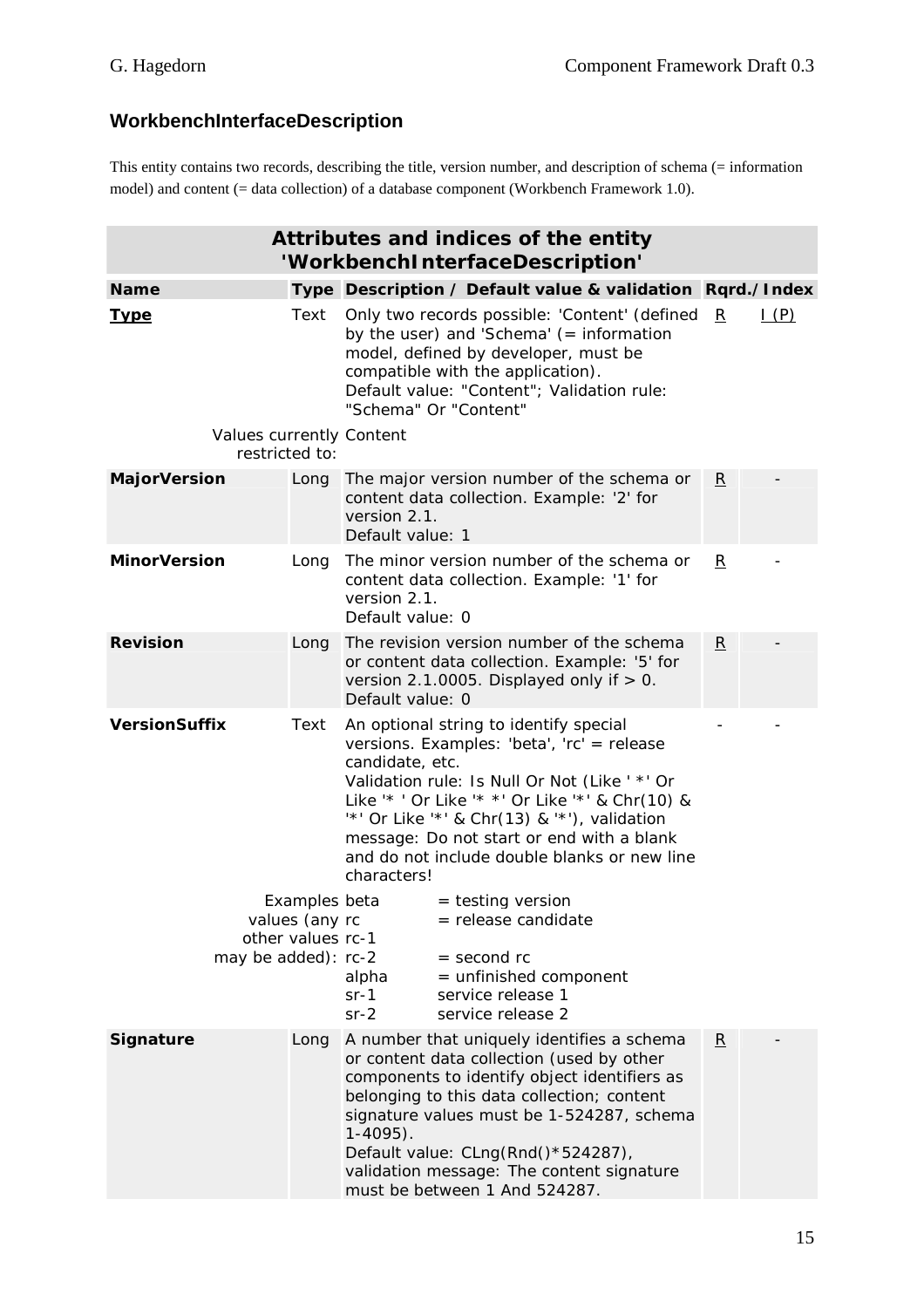| Attributes and indices of the entity<br>'WorkbenchInterfaceDescription' |      |                                                                                                                                                                                                                                                                                                                                                                                                            |                         |  |
|-------------------------------------------------------------------------|------|------------------------------------------------------------------------------------------------------------------------------------------------------------------------------------------------------------------------------------------------------------------------------------------------------------------------------------------------------------------------------------------------------------|-------------------------|--|
| <b>Name</b>                                                             |      | Type Description / Default value & validation Rqrd./Index                                                                                                                                                                                                                                                                                                                                                  |                         |  |
| <b>Title</b>                                                            | Text | A title for the schema or content data<br>collection. Example: 'Mycological Literature<br>collected by the Mycology. Net initiative'.<br>Validation rule: Not (Like ' *' Or Like '* ' Or<br>Like '* *' Or Like '*' & Chr(10) & '*' Or Like<br>$'$ *' & Chr(13) & '*'), validation message: Do<br>not start or end with a blank and do not<br>include double blanks or new line characters!                 | $\overline{\mathbf{R}}$ |  |
| <b>Description</b>                                                      |      | Memo An optional description of the entire<br>information schema or data collection (will<br>be displayed in the 'About' dialog box).<br>Validation rule: Is Null Or Not (Like ' *' Or<br>Like '* ' Or Like '* * ' Or Like '* ' & Chr(10) &<br>$'$ *' Or Like '*' & Chr(13) & '*'), validation<br>message: Do not start or end with a blank<br>and do not include double blanks or new line<br>characters! |                         |  |
| CopyrightStatement Text                                                 |      | A copyright statement concerning the data.<br>Validation rule: Is Null Or Not (Like ' *' Or<br>Like '* ' Or Like '* *' Or Like '*' & Chr(10) &<br>$'$ *' Or Like '*' & Chr(13) & '*'), validation<br>message: Do not start or end with a blank<br>and do not include double blanks or new line<br>characters!                                                                                              |                         |  |
| <b>PublicLicense</b>                                                    | Text | Type of public licence (none, GPL, LGPL,<br>$etc.$ ).<br>Default value: "GPL"                                                                                                                                                                                                                                                                                                                              |                         |  |
|                                                                         |      | Values currently None No public license                                                                                                                                                                                                                                                                                                                                                                    |                         |  |
|                                                                         |      | restricted to: GPL GNU General Public License Vers. 2<br>LGPL Lesser General Public License for code libraries                                                                                                                                                                                                                                                                                             |                         |  |
| <b>Authors</b>                                                          | Text | A list of author(s).<br>Validation rule: Is Null Or Not (Like ' *' Or<br>Like '* ' Or Like '* *' Or Like '*' & Chr(10) &<br>$'$ *' Or Like '*' & Chr(13) & '*'), validation<br>message: Do not start or end with a blank<br>and do not include double blanks or new line<br>characters!                                                                                                                    |                         |  |
| <b>AuthorsAddress</b>                                                   | Text | An address applying to the Authors and<br>Copyright statements.<br>Validation rule: Is Null Or Not (Like ' *' Or<br>Like '* ' Or Like '* *' Or Like '*' & Chr(10) &<br>$'$ *' Or Like '*' & Chr(13) & '*'), validation<br>message: Do not start or end with a blank<br>and do not include double blanks or new line<br>characters!                                                                         |                         |  |
| <b>AuthorsURL</b>                                                       | Text | A URL web address applying to the Authors<br>or the database content.<br>Validation rule: Is Null Or Not (Like ' *' Or<br>Like '* ' Or Like '* *' Or Like '*' & Chr(10) &<br>$'$ *' Or Like '*' & Chr(13) & '*'), validation<br>message: Do not start or end with a blank                                                                                                                                  |                         |  |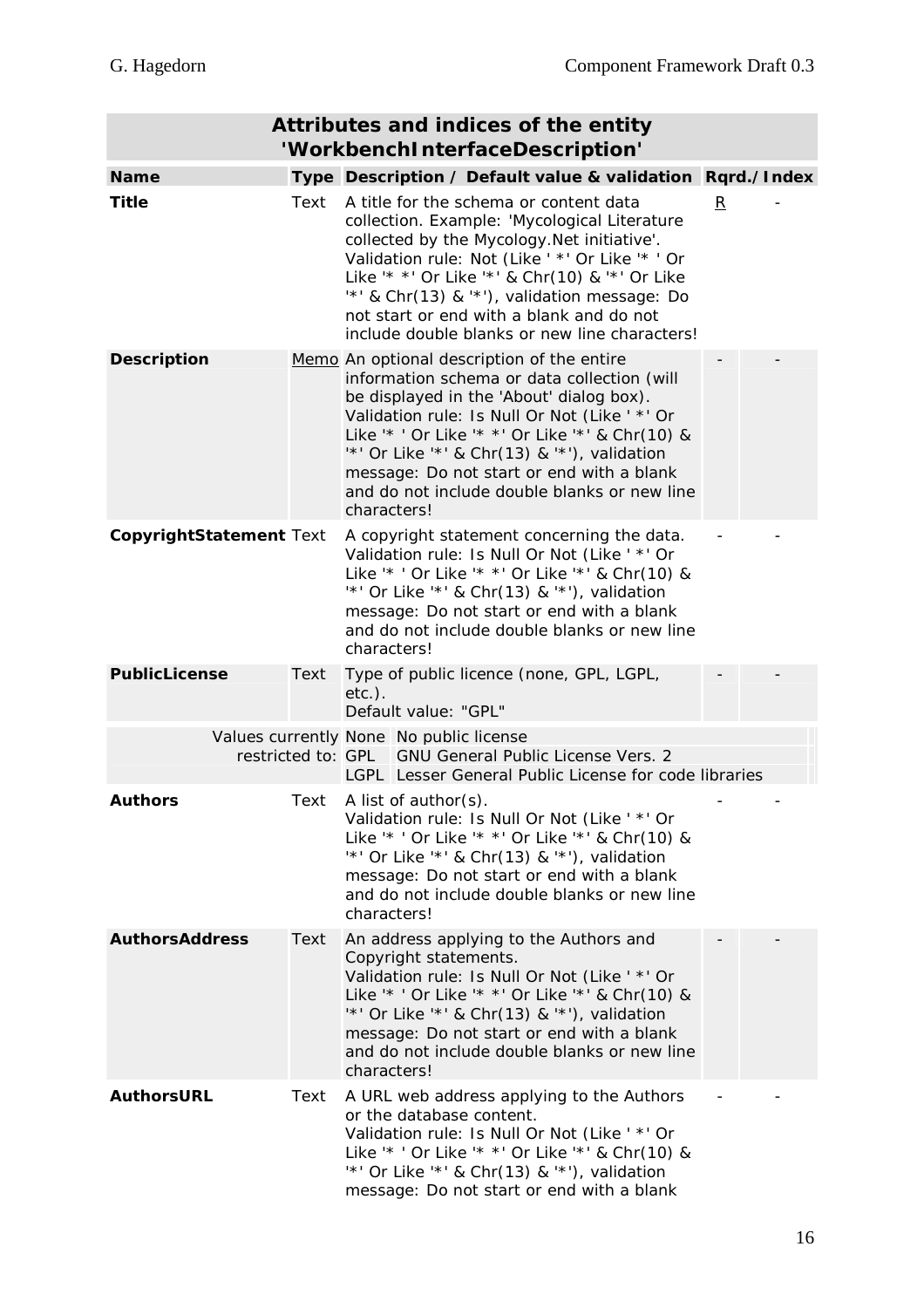| Attributes and indices of the entity<br>'WorkbenchInterfaceDescription' |  |                                                             |  |  |
|-------------------------------------------------------------------------|--|-------------------------------------------------------------|--|--|
| <b>Name</b>                                                             |  | Type Description / Default value & validation Rgrd./Index   |  |  |
|                                                                         |  | and do not include double blanks or new line<br>characters! |  |  |
|                                                                         |  | Index name: Attributes & index properties                   |  |  |
|                                                                         |  | <b>PrimaryKey:</b> Type (Primary key; Unique values)        |  |  |

#### **WorkbenchInterfaceCompatibility**

Documentation of version compatibility between the current module and other modules. Must be manually filled after appropriate testing.

| Attributes and indices of the entity<br>'WorkbenchInterfaceCompatibility' |             |                                                                                                                                  |                         |             |
|---------------------------------------------------------------------------|-------------|----------------------------------------------------------------------------------------------------------------------------------|-------------------------|-------------|
| <b>Name</b>                                                               | <b>Type</b> | Description / Default value &<br>validation                                                                                      |                         | Rqrd./Index |
| ComponentName                                                             | Text        | The name of a component that is<br>used together with the current<br>component.                                                  | R                       | I(U)        |
| <b>ComponentSignature</b>                                                 | Long        | A unique number defining a<br>component of the<br>DiversityWorkbench or compatible<br>applications.                              | $\overline{\mathbf{R}}$ | I(PM)       |
| <b>VersionMajor</b>                                                       | Integer     | The major number of the version<br>(before the period).<br>Default value: 0                                                      | $\overline{\mathbf{R}}$ | I(PM)       |
| <b>VersionMinor</b>                                                       | Integer     | The minor number of the version<br>(after the period).<br>Default value: 0                                                       | $\overline{\mathbf{R}}$ | I(PM)       |
| <b>ComponentIsCompatible Boolean</b>                                      |             | True if the application module is<br>compatible, False if incompatible.<br>Default value: True                                   | R                       |             |
| <b>ComponentIsRequired</b>                                                | Boolean     | False if the module may be<br>missing, True if presence of<br>module is required.<br>Default value: True                         | $\overline{\mathbf{R}}$ |             |
| <b>TestResponsible</b>                                                    | Text        | The name of the developer who<br>tested compatibility between<br>module containing this table and<br>the module with ModuleName. | $\overline{\mathbf{R}}$ |             |
| <b>TestDate</b>                                                           |             | Date/Time The date when compatibility was<br>tested.<br>Default value: Now()                                                     | $\overline{\mathbf{R}}$ |             |
|                                                                           |             | Index name: Attributes & index properties                                                                                        |                         |             |
|                                                                           |             | <b>ComponentName:</b> ComponentName (Unique values)                                                                              |                         |             |
|                                                                           | PrimaryKey: | ComponentSignature; VersionMajor; VersionMinor<br>(Primary key; Unique values)                                                   |                         |             |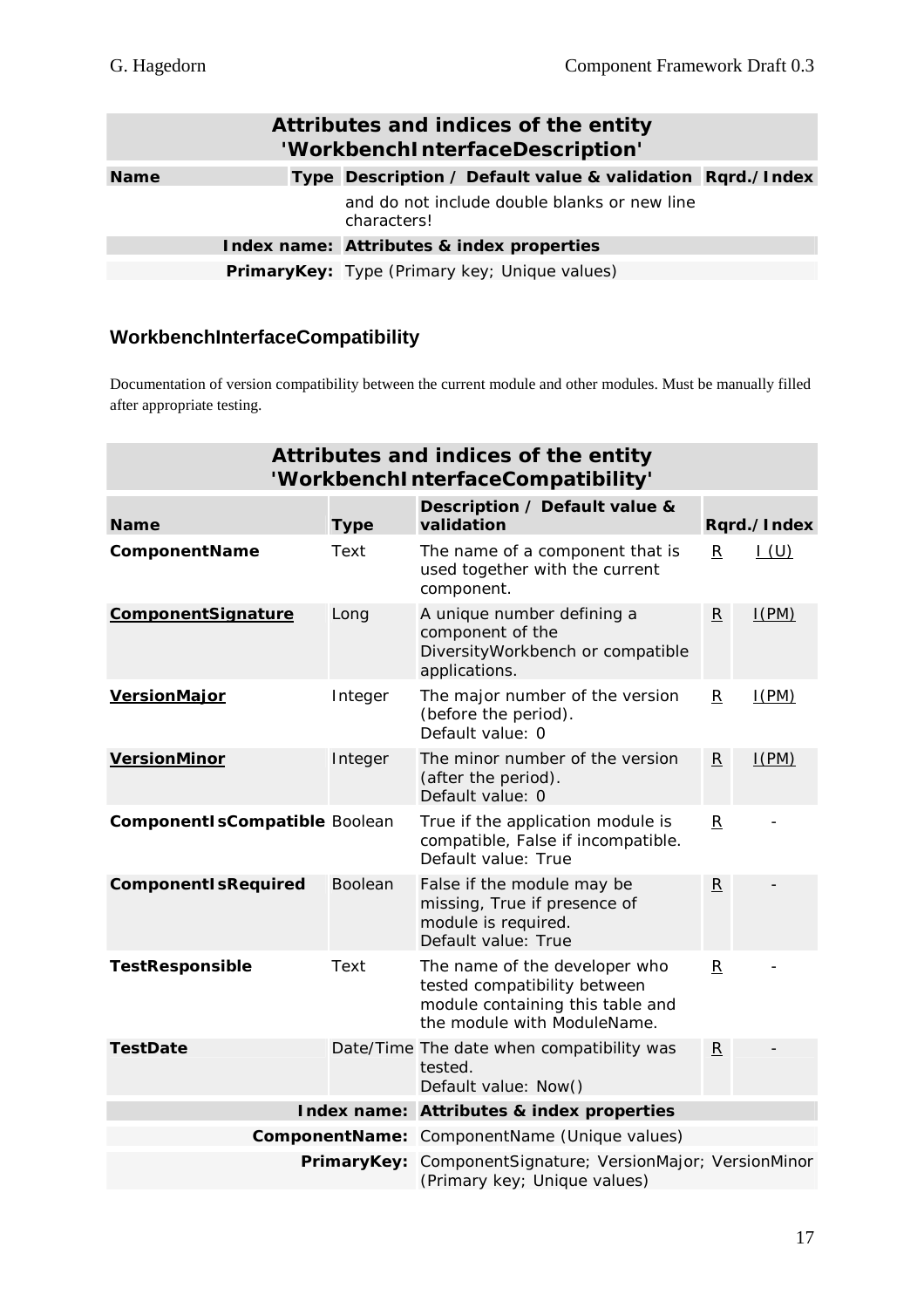**Footnotes:** The following abbreviations have been used in the tables: **R:** It is required to enter data in this field. **I:** The field is indexed to enable faster searching. Different types of indices are denoted by additional letters in parentheses:  $P =$  attribute is part of the primary key (values in the index must be unique),  $U =$  values in the index must be unique,  $N =$  Null values are ignored in the index,  $M =$  the index contains more than one attribute,  $+ =$ the attribute is involved in more than one multiple-field index. The names of attributes that are part of the primary key are **underlined** in the first column.

Attribute names of system fields and logging fields (record creation or updating) are enclosed in square brackets:  $\prod$ .

**Data types: 'Text (255)'** indicates a text of varying length for which no specific design restrictions have been formulated. 255 characters should be read as a proposed technical maximum limit, that can be changed if required by the database management system. In contrast, **'Memo'** is explicitly defined as text of unlimited length. All text is Unicode text. Numeric types: **BigInt** = 8 byte integer, **Long** = 4 byte integer, **Integer** or **Int** = 2 byte integer, **Byte** = 1 byte integer. A **+** (e.g. **Byte+**) indicates that the integer is unsigned and only positive values are allowed.

**Footnotes:** The following abbreviations have been used in the tables: **R:** It is required to enter data in this field. **I:** The field is indexed to enable faster searching. Different types of indices are denoted by additional letters in parentheses:  $P =$  attribute is part of the primary key (values in the index must be unique),  $U =$  values in the index must be unique,  $N =$  Null values are ignored in the index,  $M =$  the index contains more than one attribute,  $+ =$ the attribute is involved in more than one multiple-field index. The names of attributes that are part of the primary key are **underlined** in the first column.

Attribute names of system fields and logging fields (record creation or updating) are enclosed in square brackets: [].

**Data types: 'Text (255)'** indicates a text of varying length for which no specific design restrictions have been formulated. 255 characters should be read as a proposed technical maximum limit, that can be changed if required by the database management system. In contrast, **'Memo'** is explicitly defined as text of unlimited length. All text is Unicode text. Numeric types: **BigInt** = 8 byte integer, **Long** = 4 byte integer, **Integer** or **Int** = 2 byte integer, **Byte** = 1 byte integer. A **+** (e.g. **Byte+**) indicates that the integer is unsigned and only positive values are allowed.